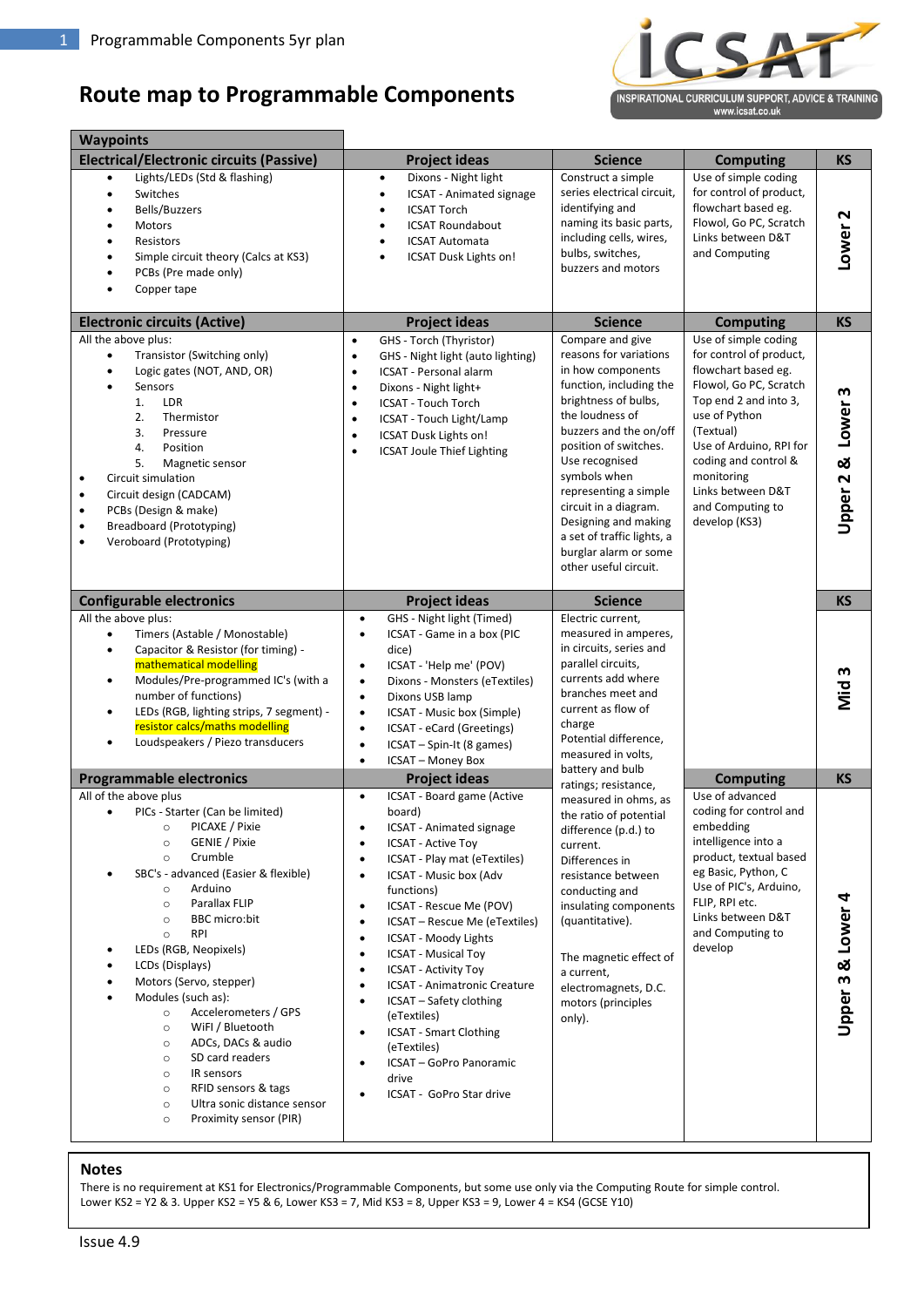

## **Programming map for Programmable Components**

www.icsat.co.uk

| <b>Programming Waypoints for D&amp;T</b>                                                                                                    |                               |                           |             |
|---------------------------------------------------------------------------------------------------------------------------------------------|-------------------------------|---------------------------|-------------|
| <b>Algorithms</b>                                                                                                                           | KS <sub>2</sub><br>$\sqrt{ }$ | KS3                       | <b>GCSE</b> |
| Use a systematic approach to problem solving and algorithm creation representing those algorithms using pseudo-code<br>and flowcharts       |                               | V                         | $\sqrt{ }$  |
| Programming                                                                                                                                 |                               |                           |             |
| Be able to write programs in a high-level programming language:                                                                             |                               |                           |             |
| Scratch / Blockly                                                                                                                           | $\sqrt{ }$                    | V                         | V           |
| Python, BASIC<br>$\bullet$                                                                                                                  | X                             | $\sqrt{ }$                | V           |
| $C++$ , Java<br>$\bullet$                                                                                                                   | X                             | X                         | V           |
| Understand and use the following appropriately:                                                                                             |                               |                           |             |
| integer<br>$\bullet$                                                                                                                        | $\sqrt{ }$                    | V                         | $\sqrt{ }$  |
| Boolean                                                                                                                                     | X                             | х                         | V           |
| Character, string<br>$\bullet$                                                                                                              | X                             | $\sqrt{ }$                | V           |
| Understand and use the following statement types can be combined in programs:                                                               |                               |                           |             |
| variable & constant declaration                                                                                                             | х                             | V                         | V           |
| assignment [x=10]<br>$\bullet$                                                                                                              | $\sqrt{ }$<br>$\sqrt{ }$      | V<br>V                    | v<br>V      |
| iteration [fornext, Doloop, whileloop]                                                                                                      | V                             | V                         | ν           |
| selection [ifthen, selectcase]<br>subroutine (procedure/function) [gosub, call]                                                             | X                             | V                         | ν           |
| Use meaningful identifier names and know why it is important to use them                                                                    | $\sqrt{ }$                    | $\sqrt{ }$                | V           |
| <b>Arithmetic operations</b>                                                                                                                |                               |                           |             |
| Understand and use, arithmetic operators:                                                                                                   |                               |                           |             |
| add [+], subtract [-], divide [/], multiply [*]                                                                                             | $\sqrt{ }$                    | $\sqrt{ }$                | $\sqrt{ }$  |
| Shifts (left & right)<br>$\bullet$                                                                                                          | X                             | V                         | V           |
| Be able to use random number generation                                                                                                     | $\sqrt{ }$                    | $\sqrt{ }$                | $\sqrt{ }$  |
| <b>Relational operations</b>                                                                                                                |                               |                           |             |
| Understand and use, relational operators:                                                                                                   |                               |                           |             |
| equal to $[=]$ , less than $[<]$ , greater than $[>]$ , not equal to $[<>>]$<br>$\bullet$                                                   | $\sqrt{ }$                    | $\sqrt{ }$                | $\sqrt{ }$  |
| less than or equal to $\left[ \langle \cdot   \cdot \rangle \right]$ greater than or equal to $\left[ \cdot \rangle = \right]$<br>$\bullet$ | X                             | V                         | $\sqrt{ }$  |
| Logic operators                                                                                                                             |                               |                           |             |
| Understand and use, logic operators:                                                                                                        |                               |                           |             |
| AND, OR, NOT                                                                                                                                | X                             | V                         | $\sqrt{ }$  |
| Understand and use, bitwise logic operators: AND, OR [Masking& merging]                                                                     | X                             | $\boldsymbol{\mathsf{x}}$ | $\sqrt{ }$  |
| Data structures                                                                                                                             |                               |                           |             |
| Understand and use arrays or Data tables, using one or two-dimensions as needed                                                             | X                             | $\sqrt{ }$                | $\sqrt{ }$  |
| Input/Output                                                                                                                                |                               |                           |             |
| Write code that accepts and responds appropriately to inputs from input devices & sensors                                                   | V                             | V                         | $\sqrt{ }$  |
| Write code to scale analogue values into useful ranges                                                                                      | Χ                             | $\sqrt{ }$                | V           |
| Write code that sends data to output devices                                                                                                | $\sqrt{ }$                    | $\sqrt{ }$                | $\sqrt{ }$  |
| <b>String operations</b>                                                                                                                    |                               |                           |             |
| Write code that uses strings for displays devices [LCD displays]                                                                            | X                             | V                         | $\sqrt{ }$  |
| Subroutines (procedures / functions)                                                                                                        |                               |                           |             |
| Understand and use subprograms and be able to write code that uses user-written and pre-existing (built-in, libraries)                      | x                             | $\sqrt{ }$                | $\sqrt{ }$  |
| subprograms                                                                                                                                 |                               |                           |             |
| Be able to create subprograms that use in & out parameters                                                                                  | x                             | х                         | $\sqrt{ }$  |
| Be able to use local variables                                                                                                              | X                             | X                         | V           |
| <b>Structured programming</b>                                                                                                               |                               |                           |             |
| Be able to use a structured approach to Programming, including:                                                                             |                               |                           |             |
| modularised programming                                                                                                                     | х                             | V                         | $\sqrt{ }$  |
| (local variables, parameters) and return values                                                                                             | X                             | X                         | V           |
| <b>Number bases</b>                                                                                                                         |                               |                           |             |
| Understand that computers use binary patterns to represent different types of data including text, image, sound and                         | V                             | V                         | $\sqrt{ }$  |
| integer and instructions                                                                                                                    |                               |                           |             |
| Understand and use binary to represent decimal values between 0 and 255 in binary.                                                          | X                             | $\sqrt{ }$                | V           |
| Be able to convert in both directions between binary and decimal 8 bits only                                                                | X                             | $\sqrt{ }$                | $\sqrt{ }$  |
| <b>Computer Systems</b>                                                                                                                     |                               |                           |             |
| Understand the terms hardware and software and the relationship between them                                                                |                               | $\sqrt{ }$                | $\sqrt{ }$  |
| Understand the term 'embedded system' and explain how an embedded system differs from a non-embedded system,                                | X                             | $\sqrt{ }$                | $\sqrt{ }$  |
| using examples they are familiar with                                                                                                       |                               |                           |             |

### **Notes**

Items highlighted are D&T specific for advanced programming